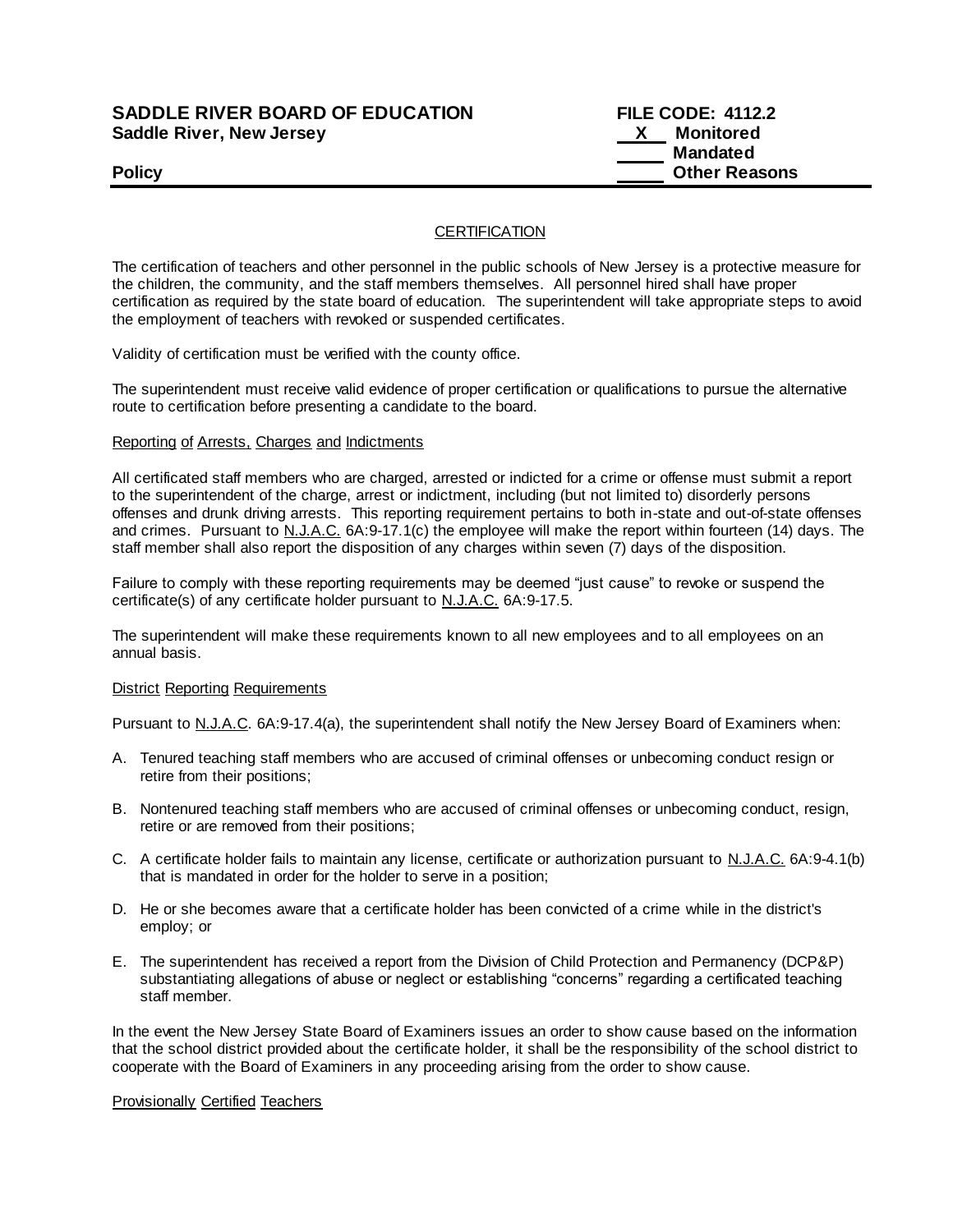## CERTIFICATION (continued)

The board of education encourages the employment of provisionally certified teachers for service in their first and second years of employment. The building principal or other appropriately certified administrator shall observe and evaluate all provisionally certified teachers in the first year of employment in conformance with the schedule described in the administrative code.

## Mentoring Novice Teachers

In order to enhance student achievement of the Common Core State Standards in mathematics and language arts and literacy and the Core Curriculum Content Standards by enhancing the skills of inexperienced teachers, identifying exemplary teaching skills and practices necessary for excellent teaching and assist novice teachers in adjusting to the challenges of teaching, the board shall ensure the development of a mentoring plan for all novice teachers employed in the district.

The plan shall provide each novice teacher with in-person contact with a mentor teacher (who may be a retired teacher or administrator) who shall provide confidential support and guidance to the novice teacher. The superintendent shall develop and update, as necessary, the district mentoring plan for new teachers and ensure that it is aligned with the professional standards for teachers as set forth in administrative code. Included in the plan shall be criteria for selection and training of mentor teachers. Implementation of the district mentor plan shall be in compliance with the administrative code.

The board shall annually submit a report with required data to the State Department of Education on the effectiveness of the local mentoring plan. State funds appropriated for the novice teacher mentoring program shall be applied in accordance with law and code.

#### Special Education

All personnel serving students with disabilities shall be appropriately certified and licensed, where a license is required.

| Adopted:             | <b>March 2007</b> |
|----------------------|-------------------|
| NJSBA Review/Update: | April 2014        |
| Readopted:           | December 2014     |

Key Words

Certificates, Certification

| Legal References: N.J.S.A. 18A:6-38 |                   |                             | Powers and duties of the board; issuance and revocation of                                                                                                                                |
|-------------------------------------|-------------------|-----------------------------|-------------------------------------------------------------------------------------------------------------------------------------------------------------------------------------------|
|                                     |                   |                             | certificate; rules and regulations                                                                                                                                                        |
|                                     |                   | N.J.S.A. 18A:6-39           | Issuance of certificates to non-citizens                                                                                                                                                  |
|                                     |                   | N.J.S.A. 18A:6-76.1         | Deadlines for notification to students of requirements of<br>provisional certificate and induction program; submission of<br>induction program plan to school districts and Department of |
|                                     |                   |                             | Education; coordination of mentor training program                                                                                                                                        |
|                                     |                   |                             | N.J.S.A. 18A:26-1, -2, -8.1, -9 Citizenship of teachers, etc.                                                                                                                             |
|                                     |                   | N.J.S.A. 18A:26-2.1 et al.  | Supervisory certificate required for appointment as<br>director of athletics                                                                                                              |
|                                     |                   | N.J.S.A. 18A:27-2           | Employment without certificate prohibited                                                                                                                                                 |
|                                     |                   | N.J.S.A. 18A:29-1           | Uncertified teacher denied salary                                                                                                                                                         |
|                                     |                   | N.J.S.A. 18A:40A-4          | Preservice training of future teachers; teaching certificate<br>requirements                                                                                                              |
|                                     |                   | $N.J.A.C. 6:30-2.1(a)8$     | Purpose and program descriptions (Adult education<br>programs)                                                                                                                            |
|                                     | See particularly: | N.J.A.C. 6A:9-1.1 et seq.   | Professional Licensure and Standards                                                                                                                                                      |
|                                     |                   | N.J.A.C. 6A:9-3.3, 6A:9-8.4 |                                                                                                                                                                                           |
|                                     |                   |                             |                                                                                                                                                                                           |